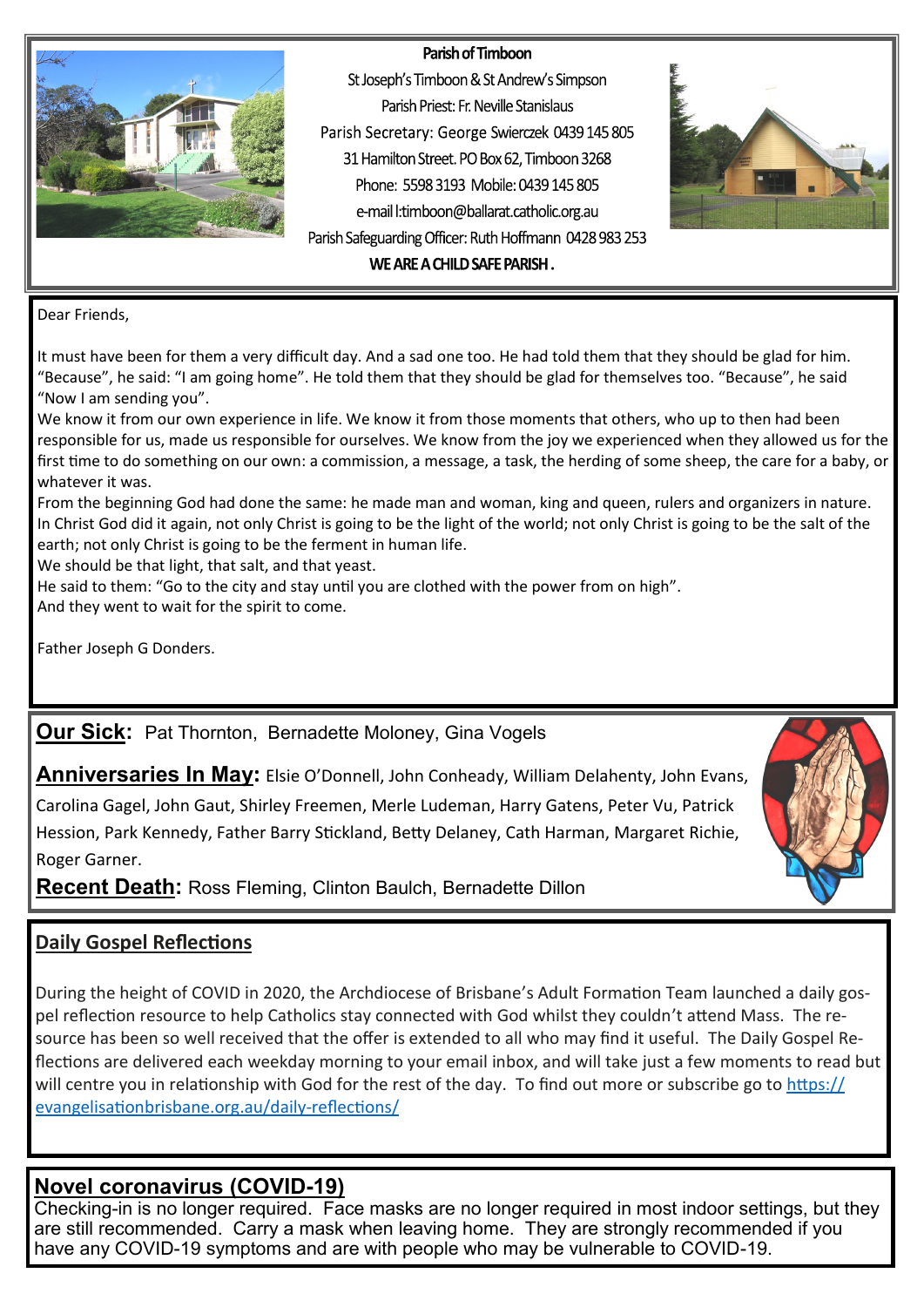

### **First Reading**: Acts 1:1-<sup>11</sup> *A reading from the Acts of the Apostles*

*Why are you standing here looking into the sky? Jesus has been taken into heaven.*

In my earlier work, Theophilus, I dealt with everything Jesus had done and taught from the beginning until the day he gave his instructions to the apostles he had chosen through the Holy Spirit, and was taken up to heaven. He had shown himself alive to them after his Passion by many demonstrations: for forty days he had continued to appear to them and tell them about the kingdom of God. When he had been at table with them, he had told them not to leave Jerusalem, but to wait there for what the Father had promised. 'It is,' he had said, 'what you have heard me speak about: John baptised with water but you, not many days from now, will be baptised with the Holy Spirit.'

Now having met together, they asked him, 'Lord, has the time come? Are you going to restore the kingdom to Israel?' He replied, 'It is not for you to know times or dates that the Father has decided by his own authority, but you will receive power when the Holy Spirit comes on you, and then you will be my witnesses not only in Jerusalem but throughout Judaea and Samaria, and indeed to the ends of the earth.'

As he said this he was lifted up while they looked on, and a cloud took him from their sight. They were still staring into the sky when suddenly two men in white were standing near them and they said, 'Why are you men from Galilee standing here looking into the sky? Jesus who has been taken up from you into heaven, this same Jesus will come back in the same way as you have seen him go there.'

The is the Word of the Lord. All: Thanks be to God.

**Responsorial Psalm**: Ps 46:2-3. 6-7. 8-9. R. v.6 (R.) God mounts his throne to shouts of joy:

- a blare of trumpets for the Lord.
- 1. All peoples, clap your hands, cry to God with shouts of joy! For the Lord, the Most High, we must fear, great king over all the earth.
- 2. God goes up with shouts of joy; the Lord goes up with trumpet blast. Sing praise for God, sing praise, sing praise to our king, sing praise.
- 3. God is king of all the earth. Sing praise with all your skill. God is king over the nations; God reigns on his holy throne.

# **Second Reading**: Eph 1:17-<sup>23</sup>

#### *A reading from the letter of St Paul to the Ephesians*

#### *He made Jesus to sit at his right hand in heaven.*

May the God of our Lord Jesus Christ, the Father of glory, give you a spirit of wisdom and perception of what is revealed, to bring you to full knowledge of him. May he enlighten the eyes of your mind so that you can see what hope his call holds for you, what rich glories he has promised the saints will inherit and how infinitely great is the power that he has exercised for us believers. This you can tell from the strength of his power at work in Christ, when he used it to raise him from the dead and to make him sit at his right hand, in heaven, far above every Sovereignty, Authority, Power, or Domination, or any other name that can be named, not only in this age, but also in the age to come. He has put all things under his feet, and made him, as the ruler of everything, the head of the Church; which is his body, the fullness of him who fills the whole creation.

The is the Word of the Lord. **All: Thanks be to God.**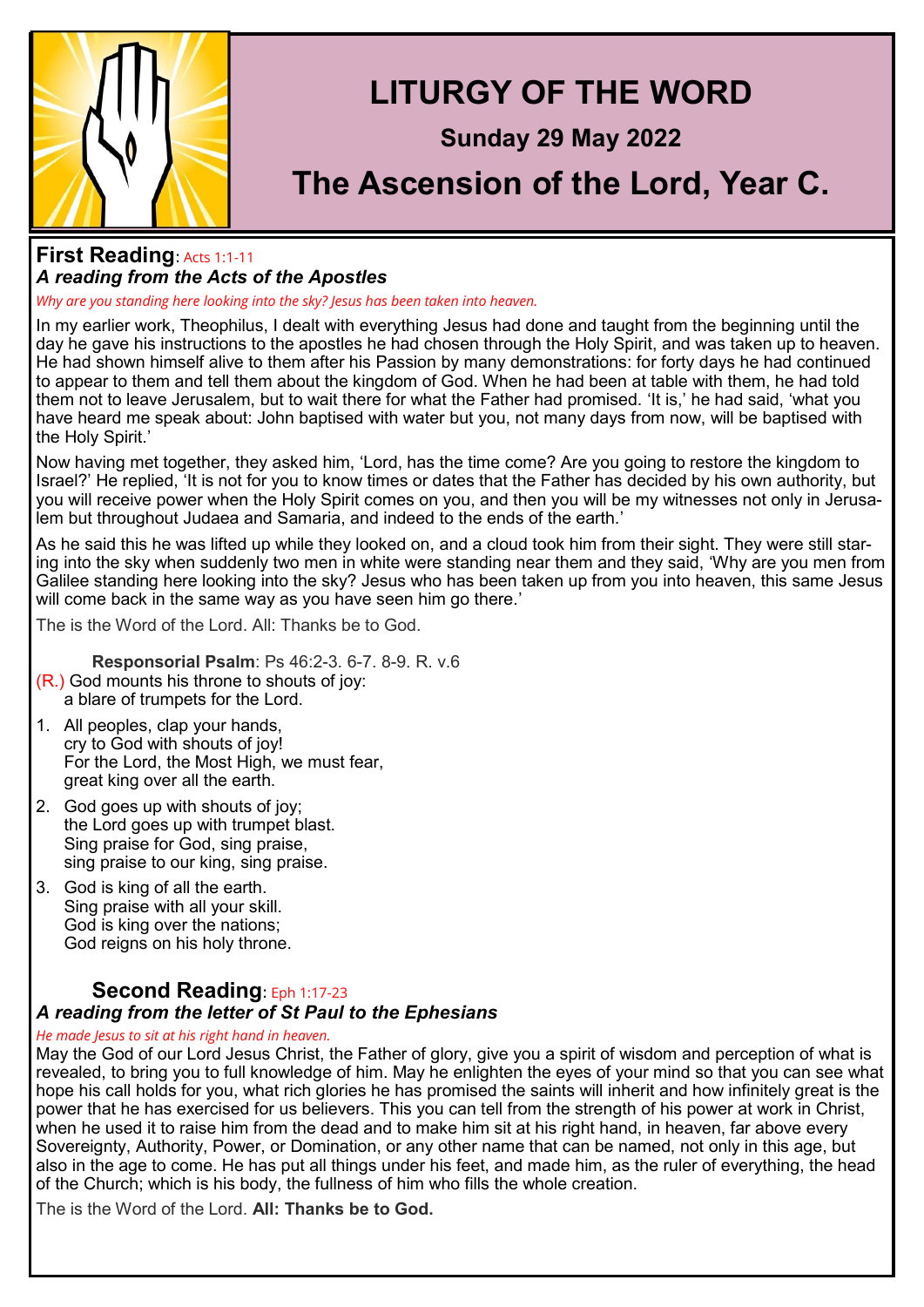# **Gospel Acclamation:** (Please stand for the Gospel Acclamation) Mt 28:19. 20

Alleluia, alleluia!

Go and teach all people my gospel.

I am with you always, until the end of the world. Alleluia!

**Gospel:** Lk 24:46-53

#### *A reading from the holy Gospel according to Luke*

*While blessing them, he was taken to heaven.*

Jesus said to his disciples: 'You see how it is written that the Christ would suffer and on the third day rise from the dead, and that, in his name, repentance for the forgiveness of sins would be preached to all the nations, beginning from Jerusalem. You are witnesses to this.

'And now I am sending down to you what the Father has promised. Stay in the city then, until you are clothed with the power from on high.' Then he took them out as far as the outskirts of Bethany, and lifting up his hands he blessed them. Now as he blessed them, he withdrew from them and was carried up to heaven. They worshipped him and then went back to Jerusalem full of joy; and they were continually in the Temple praising God.

### This is the Gospel of the Lord. **All: Praise to You Lord Jesus Christ**

## **REFLECTION by Dianne Bergant CSA**

The Feast of the Ascension is really a kind of liminal moment in the Easter season. It is a time between times; a moment when we have left one place, but have not yet arrived at a second. While the narratives that describe the Ascension fit well into the unfolding story of redemption, the feast celebrates the exaltation of Jesus. The readings allow us to focus on this theological point while we commemorate a turning point in the life of the church. We do this by considering the enthronement of Christ in the heavens and the new body of Christ on earth.

Many of the Easter accounts have directed our attention to the appearances of Jesus which were intended to strengthen the Christians' belief in his bodily resurrection.

Today we stand awestruck, watching Jesus ascend into the clouds of heaven, there to be enthroned at the right hand of God. Today is a day to be overwhelmed by the reality of the divinity of the one whom we have known in his humanity.

Christ who ascended into heaven in his body carries on what he began on earth through his new body, the community of believers. He teaches through its apostles and evangelists. He ministers through its prophets and pastors. We have not been left alone; we have his power, the same power with which he performed marvels when he walked the earth. We have not been left alone; we have each other. Together we make up the new body of Christ.

*© The scriptural quotations are taken from the Jerusalem Bible, published and copyright 1966, 1967 and 1968 by Darton Longman and Todd Ltd and Doubleday & Co Inc, and used by permission of the publishers. The English translation of the Psalm Responses, the Alleluia and Gospel Verses, and the Lenten Gospel Acclamations, and the Titles, Summaries, and Conclusion of the Readings, from the Lectionary for Mass © 1997, 1981, 968, International Committee on English in the Liturgy, Inc. All rights reserved. The prayers are from the English Translation of the Roman Missal © 2010 International Committee on English in the Liturgy Inc. (ICEL)*

We pray for all who are suffering and bereaved.

At this time of sorrow, incomprehension, and tragedy, we stand together.

In this crisis, we pray for God's mercy and healing for the sick and for health and strength for all who care for them. Amen.

Mass counts have begun! If you didn't record your mass counts for the weekend just gone, you need to think about how many people attended and record it NOW!

The Annual Diocesan Mass Count will take place over 4 weekends in May. Counting's should have started last weekend ( 7-8 May) and continue each weekend until the end of May. Mass Count Forms are attached. You can either use the PDG of Excel Sheet to record your Mass counts. Also attached to this email is a "Counter's Form." This form can be used to assist the counter's recording the numbers at Mass or Assembly.

- **Please record a count for every Mass and Lay Led Assembly held in your parish on each of the four weekends.**
- **Please complete ALL columns, including what the 'usual' count will be.**
- **If you have increased or reduced numbers, include the reason why (e.g. Baptism, First Eucharist, etc.)**

After the four weekends are complete you will be required to submit your completed Mass Count Forms to the Diocese by Friday 10 June, 2022.

If you have any queries please email fran.peterkin@ballarat.catholic.org.au